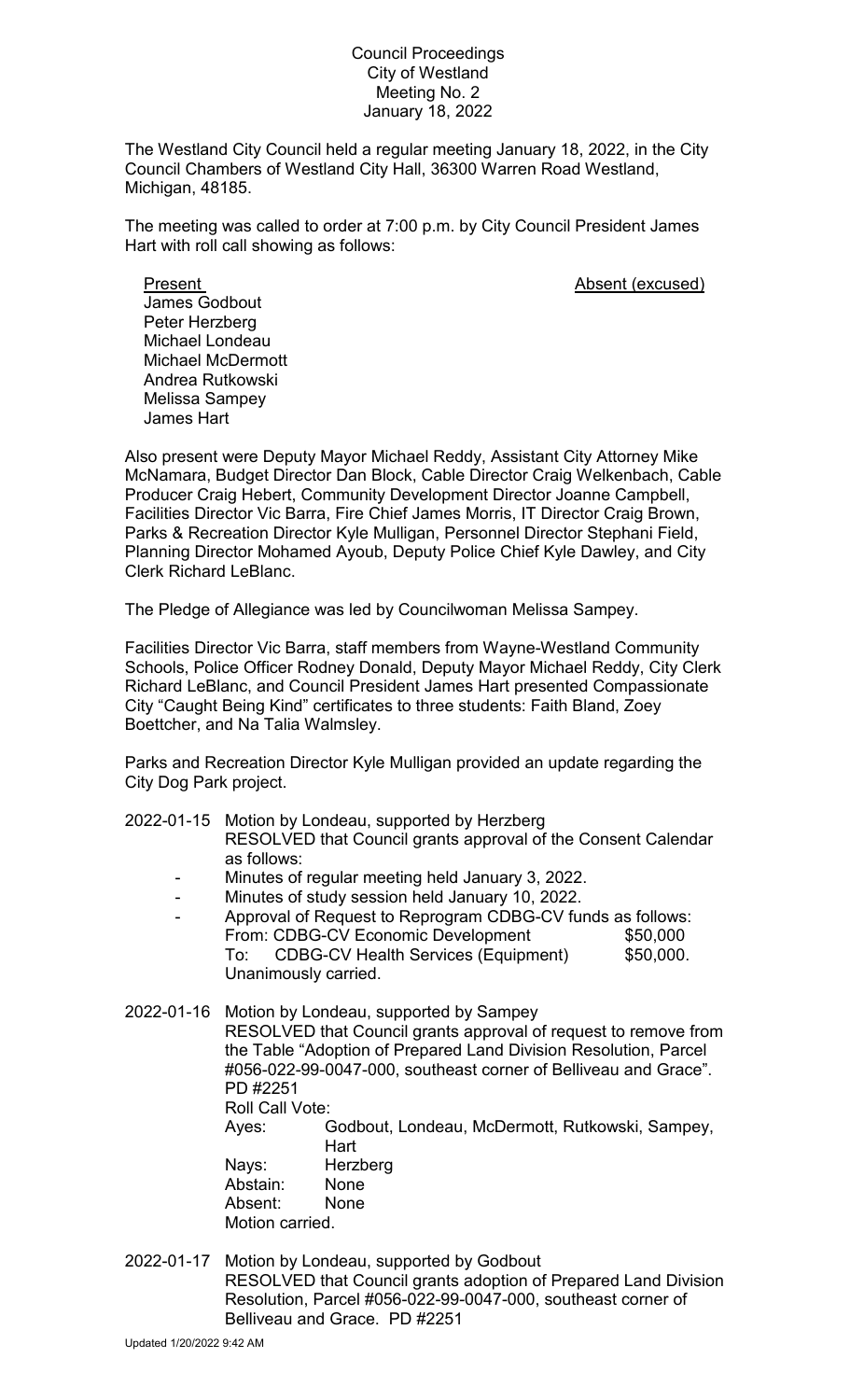Roll Call Vote: Ayes: Godbout, Londeau, McDermott, Rutkowski, Sampey, **Hart** Nays: Herzberg Abstain: None Absent: None Motion carried.

2022-01-18 Motion by Herzberg, supported by Rutkowski RESOLVED that Council grants approval of request for a closed study session on February 7, 2022, at 6:00 p.m. pursuant to Open Meetings Act MCL 15.268(e), to discuss litigation strategy in Hickman v City of Westland with MMRMA attorney Margaret Debler. Roll Call Vote: Ayes: Godbout, Herzberg, Londeau, McDermott, Rutkowski, Sampey, Hart<br>None

Nays: Abstain: None Absent: None Unanimously carried.

- 2022-01-19 Motion by Rutkowski, supported by Londeau RESOLVED that Council grants approval of Successor Collective Bargaining Agreement (CBA) between the City of Westland and the Westland Professional Firefighters Union (WPFFU), #1279 effective July 1, 2020, thorough June 30, 2025. Unanimously carried.
- 2022-01-20 Motion by Rutkowski, supported by Herzberg RESOLVED that Council retains Plante Moran & Associates as City Auditor to provide auditing and financial consulting services to the City, effective January 1, 2022, through December 31, 2023. Unanimously carried.

President Hart called for a brief recess at 8:08 PM. President Hart reconvened the meeting at 8:12 PM.

- 2022-01-21 Motion by McDermott, supported by Herzberg RESOLVED that Council concurs with Planning Commission and grants approval of Special Land Use for Proposed Marijuana Microbusiness, 38400 Abruzzi Drive, northeast corner of Abruzzi Drive and N. Hix Road, Sour 55, Bilal Elayan, with contingencies. PD #2254 Unanimously carried.
- 2022-01-22 Motion by Godbout, supported by Herzberg RESOLVED that Council concurs with Planning Commission and grants approval of Site Plan and Special Land Use for Proposed Medical and Adult Use Marijuana Retail Business, which includes a separated lease space for an unknown tenant, 37655 Ford Road, south side of Ford Road, between Hix and Newburgh, Michigan Pure Med aka Common Citizen, Joseph Jarvis, with contingencies. PD #1735A Unanimously carried.

Councilman Londeau placed the name of Michael Harris into nomination of regular member of the public to the Nankin Transit Commission to serve a two (2) year term, term to expire December 31, 2023.

2022-01-23 Motion by Herzberg, supported by McDermott RESOLVED that nominations for regular member of the public to the Nankin Transit Commission for a two (2) year term, term to expire December 31, 2023, be closed.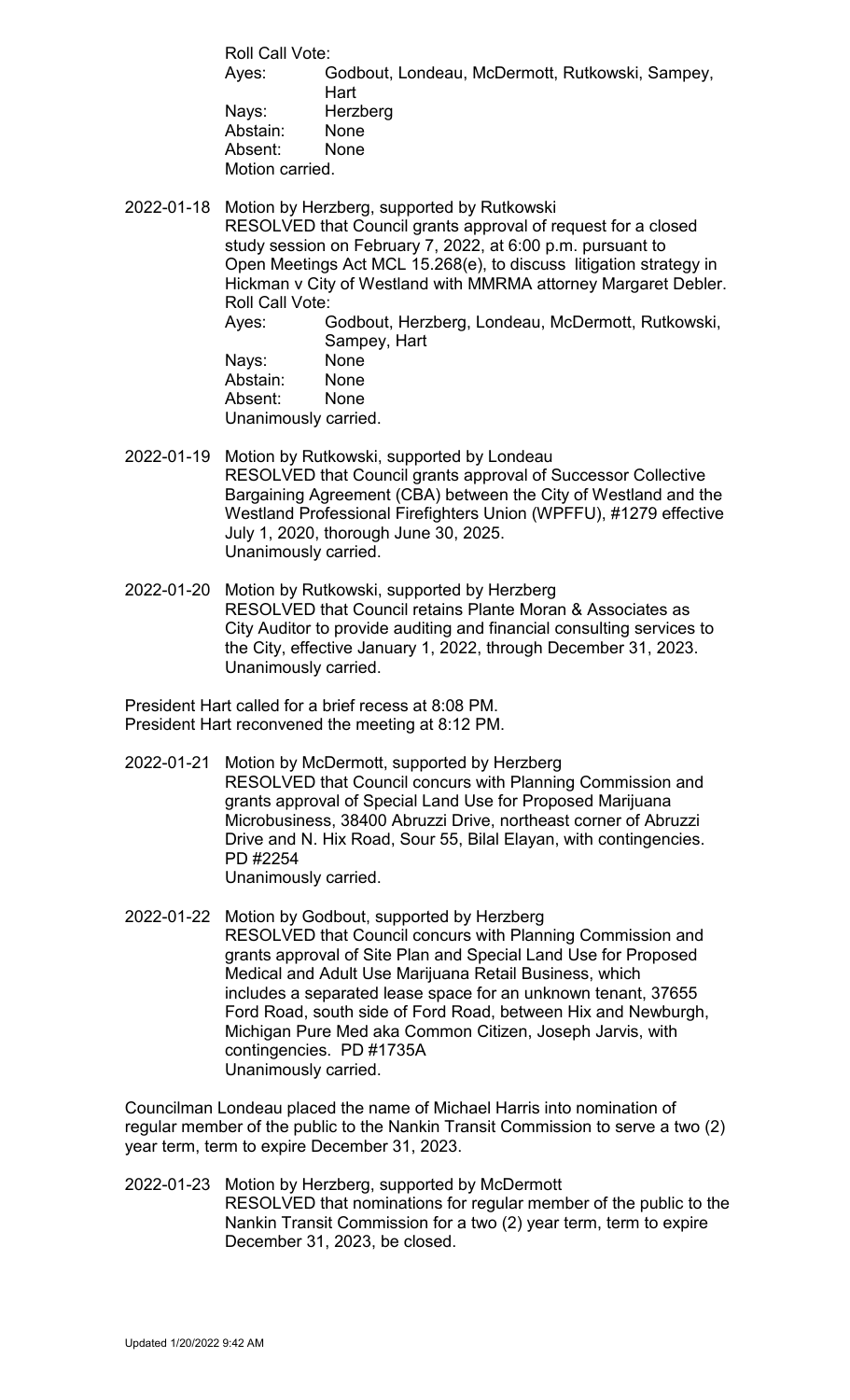Roll Call Vote: Ayes: Godbout, Herzberg, Londeau, McDermott, Rutkowski, Sampey, Hart Nays: None Abstain: None Absent: None Unanimously carried.

2022-01-24 Motion by Londeau, supported by Rutkowski RESOLVED that Council confirms the re-appointment of Michael Harris as regular member of the public to the Nankin Transit Commission for a two (2) year term, term to expire December 31, 2023. Unanimously carried.

Councilwoman Sampey placed the name of Andrea Rutkowski into nomination of Council member to the Nankin Transit Commission to serve a two (2) year term, term to expire December 31, 2023.

- 2022-01-25 Motion by Londeau, supported by McDermott RESOLVED that nominations for Council member to the Nankin Transit Commission for a two (2) year term, term to expire December 31, 2023, be closed. Roll Call Vote: Ayes: Godbout, Herzberg, Londeau, McDermott, Rutkowski, Sampey, Hart Nays: None<br>Abstain: None Abstain: None<br>Absent: None Absent: Unanimously carried.
- 2022-01-26 Motion by Londeau, supported by Sampey RESOLVED that Council confirms the re-appointment of Andrea Rutkowski as Council member to the Nankin Transit Commission for a two (2) year term, term to expire December 31, 2023. Unanimously carried.
- 2022-01-27 Motion by McDermott, supported by Rutkowski WHEREAS, Mayor William R. Wild has re-appointed Kyle Mulligan as Parks & Recreation Director for the City of Westland.

NOW, THEREFORE, BE IT RESOLVED that Council confirms the re-appointment of Kyle Mulligan as Parks & Recreation Director for the City of Westland. Unanimously carried.

2022-01-28 Motion by Londeau, supported by Godbout WHEREAS, Mayor William R. Wild has re-appointed Mohamed (Moe) Ayoub as Planning Director for the City of Westland.

> NOW, THEREFORE, BE IT RESOLVED that Council confirms the re-appointment of Mohamed (Moe) Ayoub as Planning Director for the City of Westland. Unanimously carried.

2022-01-29 Motion by Herzberg, supported by Rutkowski RESOLVED that Council grants approval of the voucher list as follows: Checklist Activity: \$8,034,944.99. Unanimously carried.